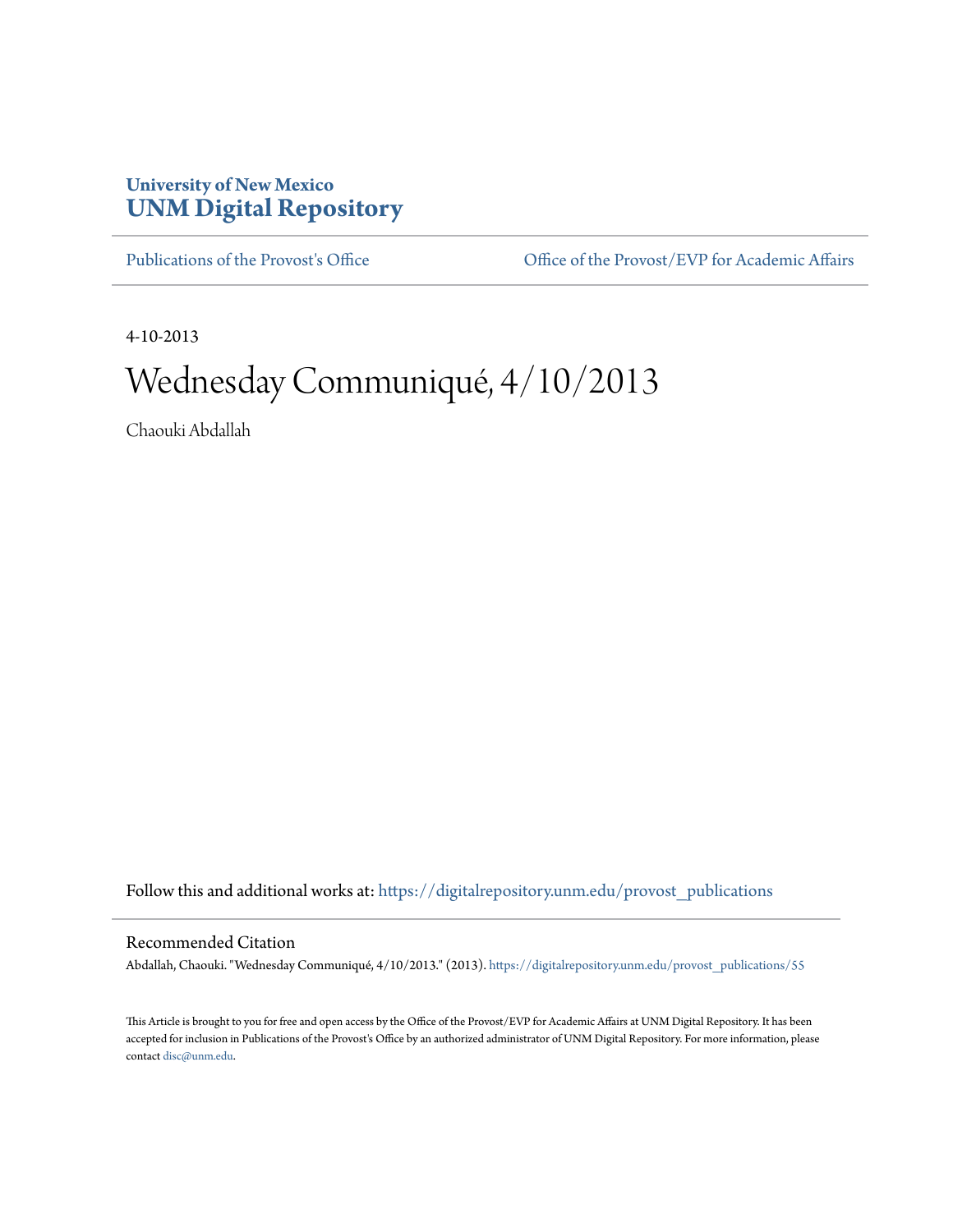

## *WEDNESDAY COMMUNIQUÉ*

### **April 10, 2013**

*The aim of a college education is to teach you to know a good man when you see one.* ―William James

**State Funding & UNM Budget:** The following summarizes how UNM fared in the 2013 Legislative Session (House Bill 2). Main campus received a 4.3% increase, or \$7.3 million of new money. Of that \$7.3 million, the workload formula—funding connected to outcomes such as course completions, the number of students graduating, and so on—accounted for \$2.4 million. The Educational Retirement Board (ERB) program accounted for \$3.6 million. The final \$1.3 million represents the state-funded portion (about 60%) of the 1% compensation increase, the same percentage of state-funding for our Instruction and General (I&G) budget.

The ERB funding is composed of a 1.5% "swap" of the employer contribution. This, you will remember, was taken from you a couple of years ago and was set to return to your paychecks last July. As recently legislated, however, the 1.5% will be redirected to the ERB program. The ERB is fully funded, but the additional employer contribution of 0.75% is funded only at 62%.

The Health Sciences Center (HSC) received a 4.8% increase, or nearly \$4.3 million of new money. The School of Medicine I&G budget was increased by \$500K, the ERB program was increased by \$2.1 million (with similar conditions to main campus funding above), and the 1% compensation increase was funded at 62% of I&G, or \$820K.

Using the state funds as a springboard, at the Board of Regents (BOR) meeting yesterday a 3% increase to Main Campus faculty salaries, as well as a 1% increase to staff compensation (with an additional one-time \$1,000), were approved. There will be a separate communication from Chancellor Roth concerning HSC faculty salaries. In order to fund the compensation, as well as to support other university priorities, the BOR accepted a proposal to unblock tuition between 12 and 15 hours. The proposal was part of a complete plan to encourage students to take 15 hours per semester or more, as well as to invest more funds in financial aid, the Honors College, and student support initiatives, including international student support. After four years of zero compensation, this is a small step in the right direction, but one that was taken after considerable debate. The BOR expressed concerns about the tuition increase that resulted from unblocking tuition, but ultimately supported it, given that it will be used to support student success. The students, staff, faculty, and administration came together to pledge that we would redouble our efforts to increase our retention and graduation rates, as well as to provide more student support across the board. We are all called upon to work together to deliver to our students and their families on our promise of a high-value education.

**The New Mexico Shared Knowledge Conference:** will be held in the Student Union Building (SUB) April 16-18. The 2013 NMSKC "is a student planned and organized state-wide event hosted by the University of New Mexico for students, faculty, staff, and community members" [\(http://unmgrc.unm.edu/conference/\)](http://unmgrc.unm.edu/conference/). The first day of events, April 16, will include the New Mexico Research Exposition, including the keynote luncheon featuring Dr. Ken Nealson, which will be held in the SUB Ballrooms [\(http://research.unm.edu/researchexpo.cfm\)](http://research.unm.edu/researchexpo.cfm). You can also see Dr. Nealson speak in a special public lecture on Monday, April 15 in the Centennial Engineering Center Auditorium beginning at 6:30 p.m [\(http://research.unm.edu/NealsonPublicLecture.pdf](http://research.unm.edu/NealsonPublicLecture.pdf)). If you plan to attend any of the NMSKC keynote luncheons, remember to register at [http://unmgrc.unm.edu/conference/registration/index.html.](http://unmgrc.unm.edu/conference/registration/index.html)

**No Greatness without Goodness:** Please join us for the upcoming presentation by Randy Lewis, Senior Vice President of Supply Chain and Logistics for Walgreens. Mr. Lewis introduced an inclusive model in Walgreens distribution centers that resulted in ten percent of its workforce consisting of people with disabilities who are held to the same standards, earn the same pay, and work side-by-side with those without disabilities. The presentation will